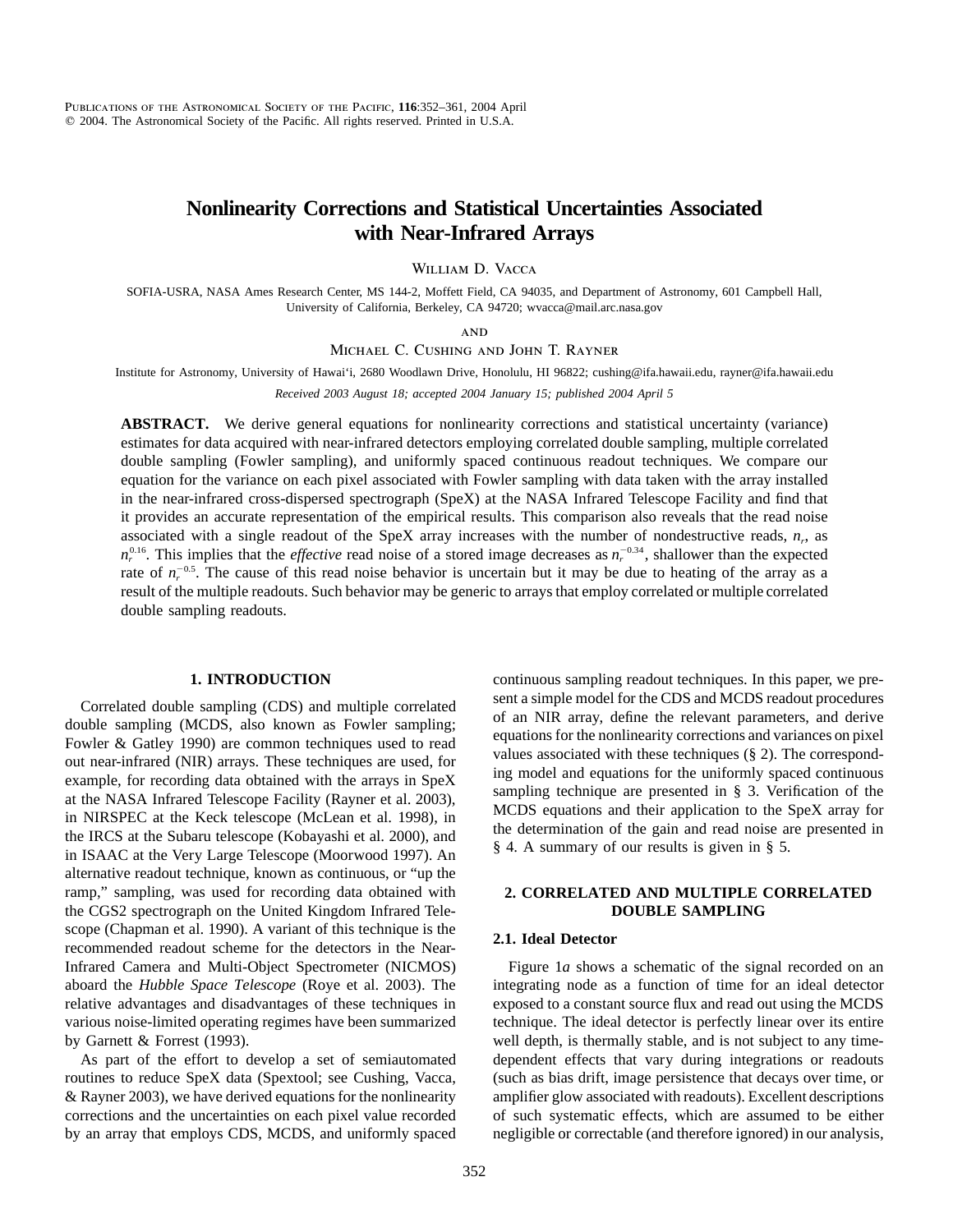

Fig. 1.—Schematic of the signal recorded by an integrating node as a function of time on a perfectly linear detector (*left*) and a real (i.e., nonlinear) detector (*right*) employing the MCDS readout technique with  $n_r = 3$ . The two dotted vertical lines represent the starting time of the first read of the pedestal and the start of the first read of the signal. Each read is assumed to last  $\delta t$  s. Each solid vertical line represents the end of a read. The exposure time is  $\Delta t$  s.

are given by Skinner & Bergeron (1997) and Roye et al. (2003) for the NICMOS array.

At time  $t = 0$ , the array is reset to the bias level **b**, which is assumed to be constant over time during the integrations and readouts.1 In NIR arrays, the bias is a negative voltage set by the electronics and therefore is "noiseless." Because it is assumed to be simply an additive constant that defines a zero point for count levels at each pixel, it can be removed from all equations without any loss of generality (as long as it does not vary). We assume it takes a time  $t_{\text{reset}}$  to reset an individual pixel. The reset procedure may be global (all pixels in the array reset at once, as in SpeX) or sequential (array reset occurring pixel by pixel, as in NIRSPEC). After reset, the array is immediately read out nondestructively  $n_r$  times. (In the CDS technique,  $n_r = 1$ .) The time needed to read an individual pixel is  $t_{\text{read}}$ , and the pixels are read sequentially during an array readout. Reading the entire array, therefore, requires a total time d*t*, given by the time needed to read a single pixel times the number of pixels read,  $n_p$ , plus any overhead or waiting time between readouts:

$$
\delta t = n_p t_{\text{read}} + t_{\text{wait}}.\tag{1}
$$

In SpeX, for example, the  $1024 \times 1024$  array is divided into quadrants that are read simultaneously, each of which has eight readout outputs. For this array,  $t_{\text{reset}} \approx 30 \mu s$ ,  $t_{\text{read}} \approx 10 \mu s$ , and  $n_p = 2^{15}$ ; therefore,  $\delta t$  is on the order of 300 ms.

This first set of  $n_r$  readouts provides an estimate of the mean *pedestal* level  $\bar{p}$ . After an exposure time  $\Delta t$ , the array is again read out  $n_r$  times, which provides an estimate of the mean *signal* level  $\bar{s}$ . Therefore,  $\Delta t$  is given by the time difference between the start of the first read of the pedestal  $\mathbf{p}_1$  and the start of the first read of the signal  $s_1$ . In most implementations of these techniques, the values of neither the individual readouts nor the mean pedestal and signal levels are stored; instead, usually only the net source counts (in data numbers, DN) for the  $n_r$ nondestructive readouts after an integration time of  $\Delta t$ , given by

$$
\mathbf{S}_{\text{net}} = \sum_{i=1}^{n_r} \mathbf{s}_i - \sum_{i=1}^{n_r} \mathbf{p}_i
$$
 (2)

$$
= n_r \bar{\mathbf{s}} - n_r \bar{\mathbf{p}}, \tag{3}
$$

is recorded. The estimated source flux  $I$  (which includes contributions from the dark current, background, sky, and object), in units of DN  $s^{-1}$ , is then given by

$$
\mathbf{I} = \frac{1}{n_r \Delta t} \mathbf{S}_{\text{net}} = \frac{1}{n_r \Delta t} \left( \sum_{i=1}^{n_r} \mathbf{s}_i - \sum_{i=1}^{n_r} \mathbf{p}_i \right).
$$
 (4)

Hence, **I** is the slope of the solid diagonal line in Figure 1a.

Our goal is to determine the uncertainty, or variance, in the estimated source flux **I**. As can be seen from equation (4) and in § 2.4 below, expressions for the individual pedestal and signal readout values are needed for the computation of the variances in **I**. From Figure 1*a*, it can be seen that for a linear

<sup>&</sup>lt;sup>1</sup> Variables written in roman boldface denote two-dimensional quantities (i.e., images, which may have different values at each pixel in the image); mathematical operations involving such variables should be understood to represent image manipulation in which the operations are performed on each pixel in the image. Boldface variables with subscripts (e.g.,  $s_i$ ) denote individual images in a sequence. Variables written in italics with subscripts, e.g.,  $s_{k,l}$ , denote individual values at a given pixel  $k$ ,  $l$ .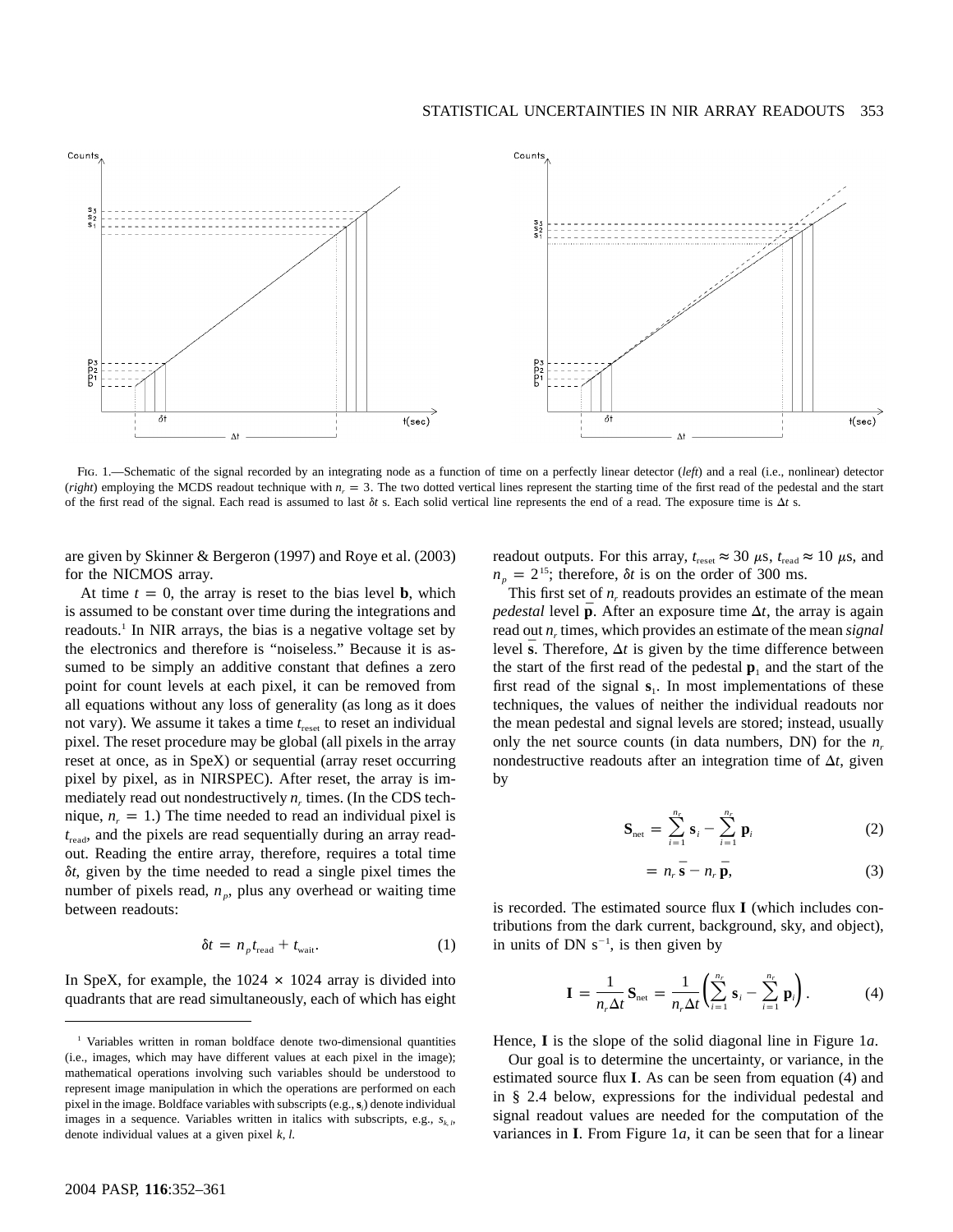# 354 VACCA, CUSHING, & RAYNER

detector, after a reset the counts (in DN) recorded at the end of the *i*th read of the pedestal  $\mathbf{p}_i$  and the signal  $\mathbf{s}_i$  can be expressed in terms of the recorded net source counts  $S<sub>net</sub>$  or the estimated source flux I as

$$
\mathbf{p}_{i} = (i - \mathbf{f}) \frac{\mathbf{S}_{\text{net}}}{n_{r}} \frac{\delta t}{\Delta t}
$$
 (5)

$$
= (i - \mathbf{f}) \mathbf{I} \delta t \tag{6}
$$

and

$$
\mathbf{s}_{i} = \frac{\mathbf{S}_{\text{net}}}{n_{r}} + (i - \mathbf{f}) \frac{\mathbf{S}_{\text{net}}}{n_{r}} \frac{\delta t}{\Delta t}
$$
(7)

$$
=\frac{\mathbf{S}_{\text{net}}}{n_r}+\mathbf{p}_i\tag{8}
$$

$$
= \mathbf{I}\Delta t + \mathbf{p}_i,\tag{9}
$$

respectively. Here **f** is a fraction,  $f < 1$ , whose value at a given pixel depends on the position of the pixel in the readout sequence. The quantity  $(i - f_{k,l})\delta t$  is the time after the reset when the pixel  $k$ ,  $l$  is read out for the *i*th time. If a total number of  $n_p$  pixels are read out, *f* for the *m*th pixel in the readout sequence is given by

$$
f = 1 - m \frac{t_{\text{read}}}{\delta t} - \frac{t_{\text{reset}}}{\delta t} \tag{10}
$$

for a global reset, and

$$
f = 1 - m \frac{t_{\text{read}}}{\delta t} - (n_p - m + 1) \frac{t_{\text{reset}}}{\delta t}
$$
 (11)

for a sequential reset.

A common observing technique employed with NIR arrays is to immediately repeat an integration  $n_c$  times and "co-add" the results. In this case, the entire array addressing procedure (reset,  $n_r$  pedestal reads,  $n_r$  signal reads) is repeated  $n_c$  times. Usually, the net source counts resulting from the individual integrations are not recorded. Rather, the total source counts given by

$$
\mathbf{S}_{\text{tot}} = \sum_{j=1}^{n_c} \mathbf{S}_{\text{net},j} = \sum_{j=1}^{n_c} \sum_{i=1}^{n_r} \mathbf{s}_{i,j} - \sum_{j=1}^{n_c} \sum_{i=1}^{n_r} \mathbf{p}_{i,j} \tag{12}
$$

$$
= n_c n_r \bar{\mathbf{s}} - n_c n_r \bar{\mathbf{p}} \tag{13}
$$

is stored. The estimated source flux I in units of DN  $s^{-1}$  is

given by

$$
\mathbf{I} = \frac{1}{n_c n_r \Delta t} \mathbf{S}_{\text{tot}}.
$$
 (14)

Therefore,

$$
\mathbf{p}_{i} = (i - \mathbf{f}) \frac{\mathbf{S}_{\text{tot}}}{n_{c} n_{r}} \frac{\delta t}{\Delta t}
$$
 (15)

and

$$
\mathbf{s}_{i} = \frac{\mathbf{S}_{\text{tot}}}{n_{c}n_{r}} + (i - f) \frac{\mathbf{S}_{\text{tot}}}{n_{c}n_{r}} \frac{\delta t}{\Delta t}
$$
(16)

$$
=\frac{\mathbf{S}_{\text{tot}}}{n_c n_r}+\mathbf{p}_i.
$$
 (17)

#### **2.2. Nonlinear Detector**

Unfortunately, few astronomical detectors are perfectly linear over their entire well depth. NIR arrays are inherently nonlinear devices because the detector capacitance varies during an integration as photons are detected (see, e.g., McCaughrean 1988). Figure 1*b* shows a schematic of the signal recorded on an integrating node as a function of time for a nonlinear NIR array read out using the MCDS technique. The recorded signal (*solid line*) falls below that expected in the ideal case (*diagonal dashed line*). In the absence of other systematic and time-variable effects (such as image persistence, bias drift, or thermal instability of the array), the ratio of the theoretically expected signal to the recorded signal yields the nonlinearity correction curve of the array, which increases steadily from unity as a function of the recorded counts:

$$
\mathbf{C}_{\mathrm{nl}}(\mathbf{s}) = \frac{\mathbf{s}^{\mathrm{lin}}}{\mathbf{s}},\tag{18}
$$

where s<sup>lin</sup> is the signal recorded by an ideal (linear) detector.

Therefore, the values of the individual readouts of the pedestal and signal are given by

$$
\mathbf{s}_{i} = \frac{\mathbf{s}_{i}^{\text{lin}}}{\mathbf{C}_{\text{nl}}(\mathbf{s}_{i})} \quad \text{and} \quad \mathbf{p}_{i} = \frac{\mathbf{p}_{i}^{\text{lin}}}{\mathbf{C}_{\text{nl}}(\mathbf{p}_{i})}. \tag{19}
$$

If the nonlinearity of the detector is not accounted for, the estimated source flux I can be substantially less than the true source flux. Furthermore, as can be seen from Figure 1*b*, the values of the individual pedestals and signal readouts derived from equations (5)–(9) will be underestimated.

The corrections  $C<sub>nl</sub>$  for the nonlinearity of optical and NIR arrays are often derived from flat-field data acquired expressly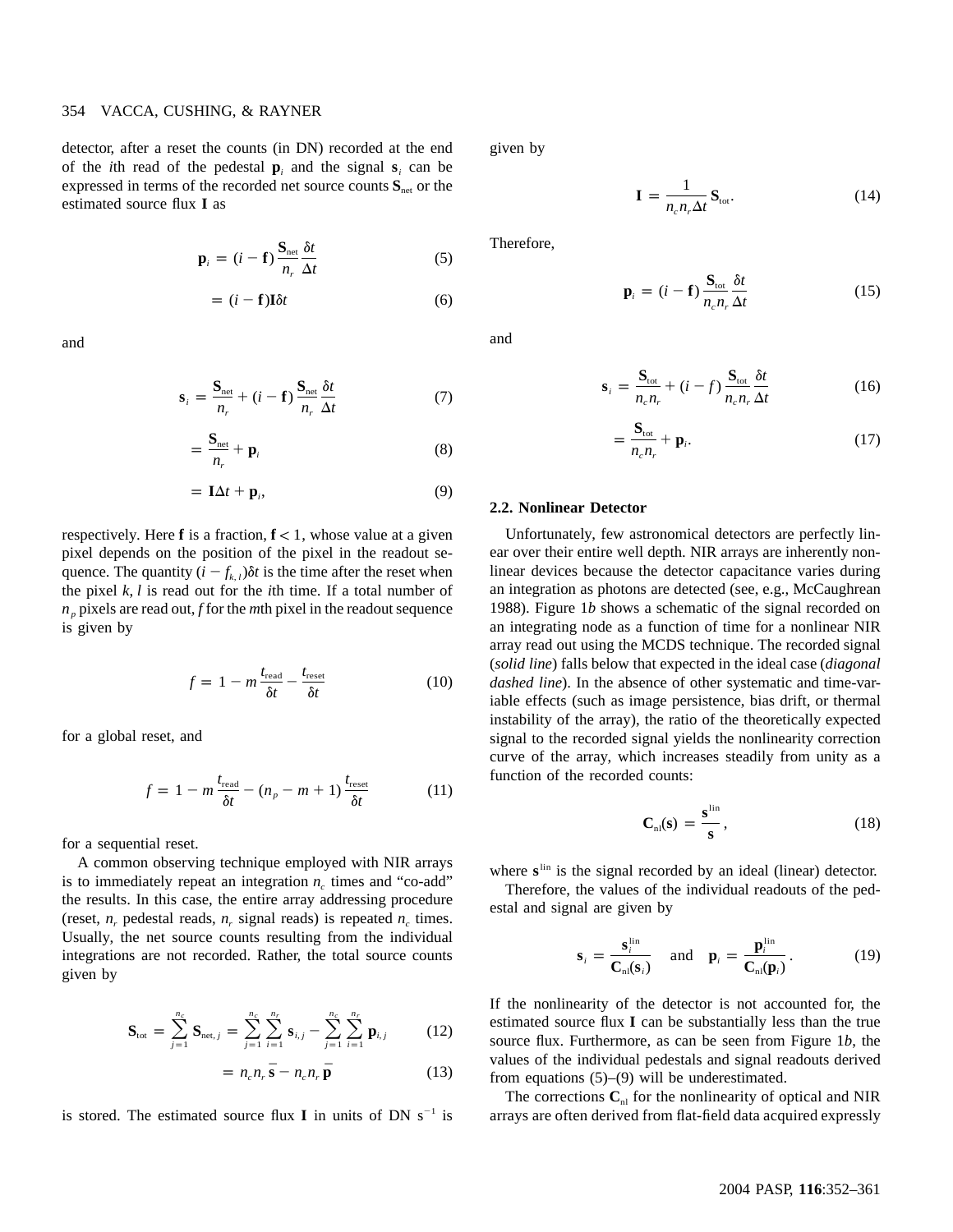

Fig. 2.—Spectra of Gl 846 from orders 6 and 7 of SpeX in the SXD mode (see Rayner et al. 2003). The spectra were reduced with the *Spextool* reduction package (Cushing et al. 2003). The spectra shown in the upper panel were reduced without applying the nonlinearity corrections discussed in the text; the corrections were incorporated in the reduction of the spectra shown in the lower panel. Incorporation of the nonlinearity corrections removes, to a large degree, the mismatch in both the flux levels and the slopes of the spectra in the overlap regions.

for this purpose. A series of flat-field images taken with gradually increasing exposure times is used to generate a curve of the recorded signal at each pixel as a function of the exposure time, or equivalently, the estimated count rate at each pixel as a function of the recorded counts. (Of course all systematic effects, such as those mentioned above, must be corrected for and removed before the nonlinearity curve can be determined from the flat-field data.) The curve can then be fitted with a continuous function (e.g., a polynomial), and the deviation of the function (at large count values for long exposures) from a straight line (fitted to the count values recorded during short exposures) provides a measure of the nonlinearity correction  $C_{\text{nl}}(s_{k, l})$  as a function of the detected counts  $s_{k,l}$  in pixel *k*, *l*. For the SpeX array, for example, it was found that the nonlinearity correction curve can be approximated extremely well over the range 0 to ∼8500 DN (which represents ∼90% of the well depth and is close to saturation) by the rational function

$$
\mathbf{C}_{\rm nl}(\mathbf{s}) \approx \frac{1}{1 + \mathbf{a}_1 \mathbf{x} + \mathbf{a}_2 \mathbf{x}^2 + \mathbf{a}_3 \mathbf{x}^3},\tag{20}
$$

where  $\mathbf{a}_1$ ,  $\mathbf{a}_2$ , and  $\mathbf{a}_3$  are constants,  $\mathbf{x} = \mathbf{s} - \mathbf{p}_{\text{flat}}$ , and  $\mathbf{p}_{\text{flat}}$  is the pedestal level estimated for the flat-field images (using

eq. [23] below). This curve can then be used to correct the signals recorded by the detector (after removal of the bias, dark current, and any systematic effects) to the "true" values that would be recorded by a perfectly linear detector.

### **2.3. Nonlinearity Corrections**

When applying a nonlinearity correction to data acquired with CDS or MCDS techniques, it is important to keep in mind that the corrections must be made to *both* the signal and pedestal values separately, not to the net or total source counts  $S_{\text{net}}$  or  $S<sub>tot</sub>$ . However, because these readout procedures do not record separate signal and pedestal values (see § 2.1), we must estimate these a posteriori from  $S<sub>tot</sub>$ . Fortunately, this can be done relatively easily with the definitions given in § 2.1, although in general an iterative procedure is required.

We assume that the nonlinearity corrections apply to the mean signal and pedestal values above the bias level (that is, the relative values above the bias rather than the absolute values). Furthermore, we assume the bias level remains constant during the integration and readouts, the dark current has been subtracted, and any other systematic effects have been corrected for before the nonlinearity corrections are applied. In this case, first estimates of the mean pedestal and signal values can be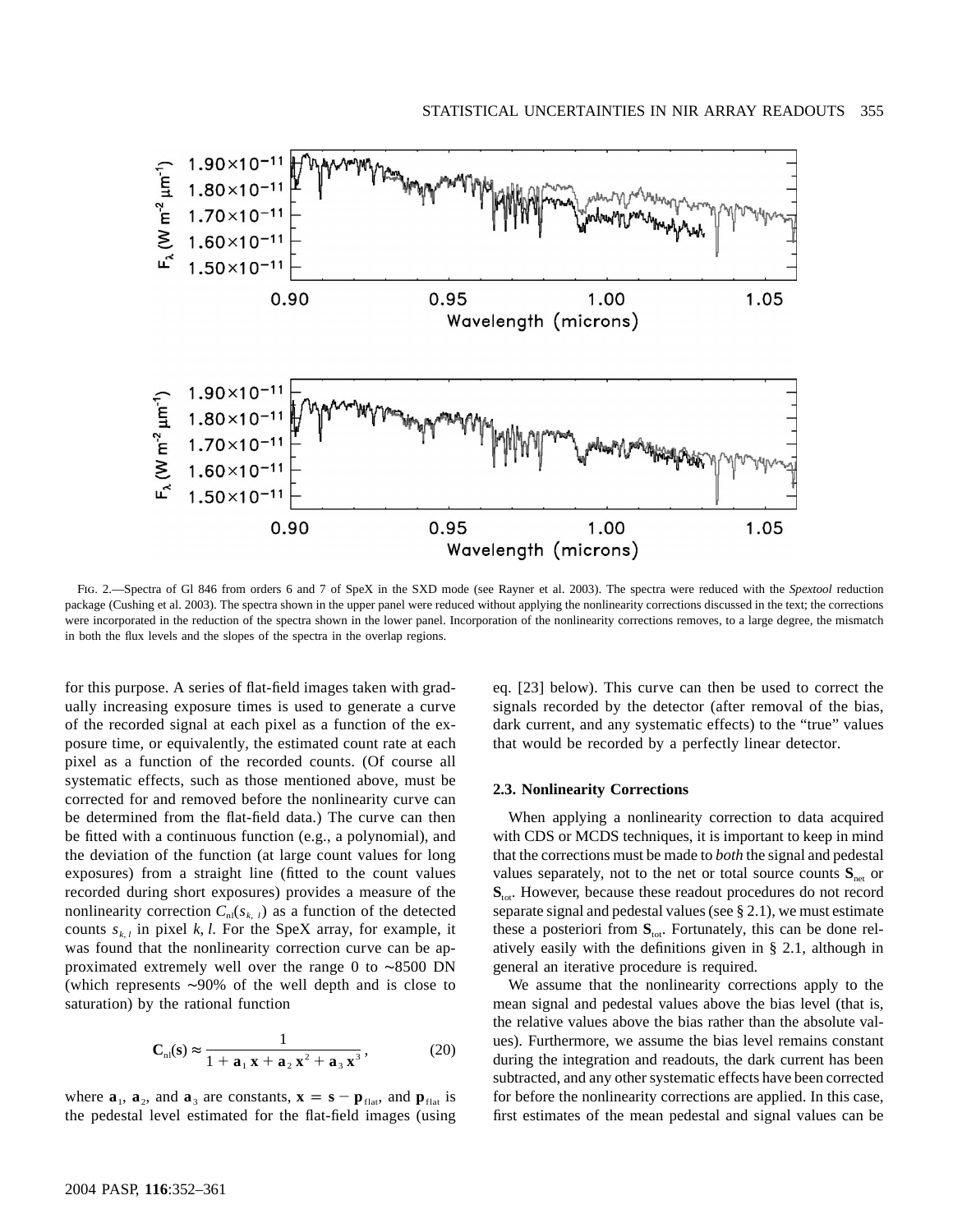calculated from

$$
\bar{\mathbf{p}}^{(1)} = \frac{1}{n_c n_r} \sum_{j=1}^{n_c} \sum_{i=1}^{n_r} \mathbf{p}_{i,j}
$$
 (21)

$$
=\frac{1}{n_c n_r}\sum_{j=1}^{n_c}\sum_{i=1}^{n_r} (i-\mathbf{f})\frac{\mathbf{S}_{\text{net},j}}{n_r}\frac{\delta t}{\Delta t}
$$
(22)

$$
=\frac{\mathbf{S}_{\text{tot}}}{n_c n_r} \frac{\delta t}{\Delta t} \left[ \frac{n_r+1}{2} - \mathbf{f} \right]
$$
 (23)

and

$$
\bar{\mathbf{s}}^{(1)} = \frac{1}{n_c n_r} \mathbf{S}_{\text{tot}} + \bar{\mathbf{p}}^{(1)},\tag{24}
$$

respectively.

These values are then corrected for nonlinearity using the  $C_{nl}$  curve

$$
\bar{\mathbf{s}}^{(2)} = \bar{\mathbf{s}}^{(1)} \mathbf{C}_{nl}(\bar{\mathbf{s}}^{(1)}), \quad \bar{\mathbf{p}}^{(2)} = \bar{\mathbf{p}}^{(1)} \mathbf{C}_{nl}(\bar{\mathbf{p}}^{(1)}) \tag{25}
$$

and a new estimate of the net source counts is computed from

$$
\mathbf{S}_{\text{tot}}^{(2)} = n_c n_r \, \bar{\mathbf{S}}^{(2)} - n_c n_r \, \bar{\mathbf{p}}^{(2)}.\tag{26}
$$

It should be noted that the corrected values of  $\bar{s}$ ,  $\bar{p}$ , and  $S<sub>tot</sub>$ depend on the number of nondestructive reads  $n_r$  (see eq. 23).

Using the corrected estimate of the total source counts  $S_{\text{tot}}^{(2)}$ , a new estimate of the mean pedestal level  $\bar{\mathbf{p}}^{(3)}$  can be computed from equation (23). Adding this to the *original* values of  $S<sub>tot</sub>$ using equation (24) yields a new estimate of the signal,  $\bar{\mathbf{s}}^{(3)}$ . The new estimates of  $\bar{s}$  and  $\bar{p}$  can then be corrected for nonlinearity using the  $C<sub>nl</sub>$  curve and then used to generate another estimate of true source counts  $S_{\text{tot}}^{(3)}$ . The procedure can be repeated as many times as necessary to achieve a desired convergence criterion.

For SpeX data we have found that convergence is rapidly achieved and that unless the mean detected signal  $\bar{s}$  is close to the top of the well  $(>8500$  DN, highly nonlinear), the correction to the estimate of the true source counts is less than 1% after three iterations; therefore,  $S_{\text{tot}}^{(4)} \approx S_{\text{tot}}^{lin}$ .

An example of both the necessity of making corrections for nonlinearity and the effectiveness of the procedure outlined above can be seen in Figure 2, taken from the paper by Cushing et al. (2003). This figure shows that spectra in adjacent spectral orders, reduced without incorporating the nonlinearity corrections, do not match one another in either intensity level or spectral slope in the overlapping wavelength region. After the nonlinearity corrections described above are made, however, the spectra agree in both intensity and slope to better than a few percent over the entire overlap region.

### **2.4. Variance Estimates**

Because the array is read out nondestructively in the CDS and MCDS (as well as the "up the ramp") techniques, the values recorded at a given pixel for each readout are correlated. Therefore, the variance  $V_i$  of the estimated source flux **I** cannot be estimated simply from the photon noise and the read noise for the individual readouts added in quadrature. The covariance between any two readouts must be included in the variance estimate (Garnett & Forrest 1993).

We start by considering the case in which  $n_c = 1$ . The variance of  $I$ ,  $V$ <sub>*i*</sub>, is given by the standard error propagation formula (Bevington 1969; Garnett & Forrest 1993)

$$
\mathbf{V}_{l} = \sum_{i=1}^{n_{r}} \left[ \sigma_{s_{i}}^{2} \left( \frac{\partial \mathbf{I}}{\partial \mathbf{s}_{i}} \right)^{2} + \sigma_{\mathbf{p}_{i}}^{2} \left( \frac{\partial \mathbf{I}}{\partial \mathbf{p}_{i}} \right)^{2} \right]
$$
  
+ 
$$
2 \sum_{j=2}^{n_{r}} \sum_{i < j} \left[ \text{Cov} (\mathbf{s}_{i}, \mathbf{s}_{j}) \left( \frac{\partial \mathbf{I}}{\partial \mathbf{s}_{i}} \right) \left( \frac{\partial \mathbf{I}}{\partial \mathbf{s}_{j}} \right) \right]
$$
  
+ 
$$
\text{Cov} (\mathbf{p}_{i}, \mathbf{p}_{j}) \left( \frac{\partial \mathbf{I}}{\partial \mathbf{p}_{i}} \right) \left( \frac{\partial \mathbf{I}}{\partial \mathbf{p}_{j}} \right)
$$
  
+ 
$$
2 \sum_{i=1}^{n_{r}} \sum_{j=1}^{n_{r}} \left[ \text{Cov} (\mathbf{p}_{i}, \mathbf{s}_{j}) \left( \frac{\partial \mathbf{I}}{\partial \mathbf{p}_{i}} \right) \left( \frac{\partial \mathbf{I}}{\partial \mathbf{s}_{j}} \right) \right], \qquad (27)
$$

where  $\sigma_{x_i}^2$  is the variance of the *i*th readout value and Cov  $(\mathbf{x}_i, \mathbf{x}_j)$  is the covariance between the *i*th and *j*th readouts.

The variance of the *i*th readout value is given by the sum of the square of the photon noise and the square of the read noise. The read noise  $\sigma_{\text{read}}$  is usually specified in terms of electrons. If the array has a gain  $g$  (with units of electrons per data number,  $e^-$  DN<sup>-1</sup>), conversion to DN gives a variance associated with the read noise of  $\sigma_{\text{read}}^2/\mathbf{g}^2$ . The variance associated with the photon noise of each readout value, expressed in  $DN^2$ , is given by

$$
\sigma_{s_i}^2 = \frac{s_i}{g} \text{ and } \sigma_{p_i}^2 = \frac{p_i}{g}.
$$
 (28)

The covariance between the *i*th and *j*th readout is given by the square of the photon noise of the *i*th readout for  $j > i$  (Garnett & Forrest 1993). This can easily be shown as follows. For any two reads *i*, *j*, with  $j > i$ , the associated readout values are  $\mathbf{x}_i$ and  $\mathbf{x}_i$ , which are related by

$$
\mathbf{x}_{j} = \mathbf{x}_{i} + \Delta_{j-i}, \tag{29}
$$

where  $\Delta_{j-i}$  is the difference in counts between the two reads.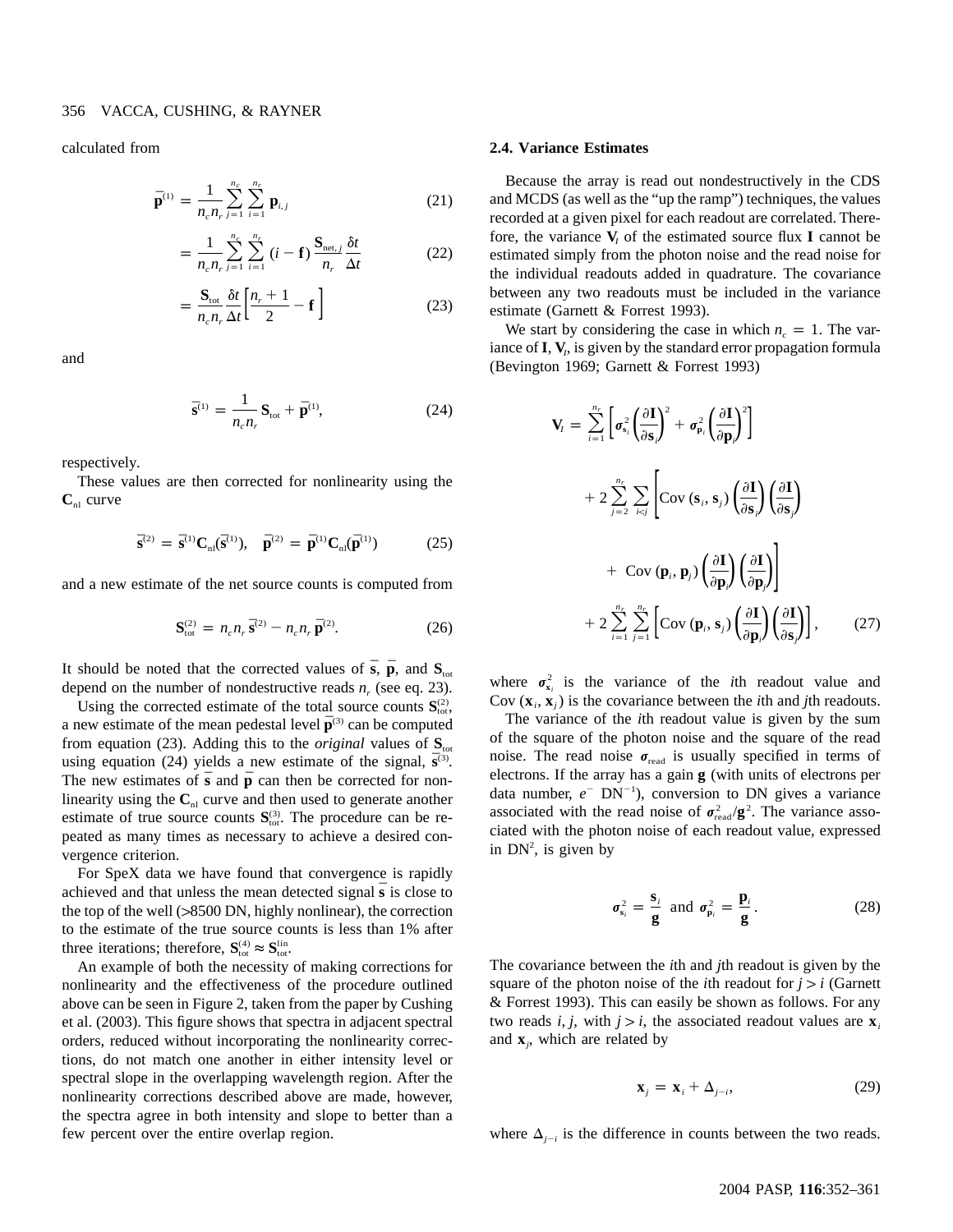Then

$$
Cov(\mathbf{x}_i, \mathbf{x}_j) = \langle (\mathbf{x}_i - \langle \mathbf{x}_i \rangle)(\mathbf{x}_j - \langle \mathbf{x}_j \rangle) \rangle \tag{30}
$$

$$
= \langle \mathbf{x}_i^2 \rangle - \langle \mathbf{x}_i \rangle^2 + \langle \mathbf{x}_i \Delta_{j-i} \rangle - \langle \mathbf{x}_i \rangle \langle \Delta_{j-i} \rangle
$$
  
= Cov (x<sub>i</sub>, x<sub>i</sub>) + Cov (x<sub>i</sub>, \Delta\_{j-i})  
=  $\sigma_{\mathbf{x}_i}^2$ , (31)

where the angle brackets  $\langle \ldots \rangle$  denote the average. Therefore, we have

$$
Cov(si, sj) = \sigma_{si} \text{ and } Cov(\mathbf{p}i, \mathbf{p}j) = \sigma_{\mathbf{p}i} \text{ for } j > i \quad (32)
$$

and

$$
Cov(\mathbf{p}_i, \mathbf{s}_j) = \boldsymbol{\sigma}_{\mathbf{p}_i}.
$$
 (33)

Upon substitution, equation (27) becomes

$$
\mathbf{V}_{i} = \frac{1}{n_{r}^{2} \Delta t^{2}} \left\{ \sum_{i=1}^{n_{r}} \left( \frac{\mathbf{s}_{i}}{\mathbf{g}} + \frac{\sigma_{\text{read}}^{2}}{\mathbf{g}^{2}} + \frac{\mathbf{p}_{i}}{\mathbf{g}} + \frac{\sigma_{\text{read}}^{2}}{\mathbf{g}^{2}} \right) + 2 \sum_{j=2}^{n_{r}} \sum_{i=1}^{n_{r}} \left( \frac{\mathbf{s}_{i}}{\mathbf{g}} + \frac{\mathbf{p}_{i}}{\mathbf{g}} \right) - 2 \sum_{i=1}^{n_{r}} \sum_{j=1}^{n_{r}} \frac{\mathbf{p}_{i}}{\mathbf{g}} \right\}
$$
(34)

$$
= \frac{1}{\mathbf{g}n_r^2\Delta t^2} \left\{ \sum_{i=1}^{n_r} (\mathbf{s}_i + \mathbf{p}_i) + 2 \sum_{i=1}^{n_r} (n_r - i)(\mathbf{s}_i + \mathbf{p}_i) \right\}
$$

$$
-2n_r\sum_{i=1}^{n_r}\mathbf{p}_i+\frac{2n_r}{\mathbf{g}}\sigma_{\text{read}}^2\Bigg\}
$$
 (35)

$$
= \frac{1}{\mathbf{g}n_r^2\Delta t^2} \left\{ \sum_{i=1}^{n_r} (\mathbf{s}_i + \mathbf{p}_i) + 2n_r \sum_{i=1}^{n_r} \mathbf{s}_i - 2 \sum_{i=1}^{n_r} i(\mathbf{s}_i + \mathbf{p}_i) + \frac{2n_r}{\mathbf{g}} \sigma_{\text{read}}^2 \right\}.
$$
 (36)

We now assume that the array has a perfectly linear response, such that  $\mathbf{s}_i = \mathbf{s}_i^{\text{lin}}$ ,  $\mathbf{p}_i = \mathbf{p}_i^{\text{lin}}$ , and  $\mathbf{S}_{\text{net}} = \mathbf{S}_{\text{net}}^{\text{lin}}$ . If the array is not linear, the signal and pedestal images must be first corrected for nonlinearity as outlined above. Explicitly accounting for nonlinearity would introduce factors of  $C_{nl}(s_i)$  and  $C_{nl}(p_i)$  in the equations given below, which would result in an increase in the variance of any given pixel value beyond that expected for an intrinsically linear array and would also prevent us from deriving completely general equations for the variance in terms of recorded quantities. However, as we demonstrate below  $(\S 4)$ , this increase can easily be accounted for by modifying the values of the gain and read noise from their "intrinsic" values.

Substituting the definitions of  $s_i$  and  $p_i$  for a linear, stable (constant **b**) detector from equations  $(5)$  and  $(7)$  into equation (36), we have

$$
\mathbf{V}_{t} = \frac{1}{\mathbf{g}n_{r}^{2}\Delta t^{2}} \left\{ \sum_{i=1}^{n_{r}} \left( \frac{\mathbf{S}_{\text{net}}}{n_{r}} + (i - \mathbf{f}) \frac{2\mathbf{S}_{\text{net}}}{n_{r}} \frac{\delta t}{\Delta t} \right) + 2n_{r} \sum_{i=1}^{n_{r}} \left( \frac{\mathbf{S}_{\text{net}}}{n_{r}} + (i - \mathbf{f}) \frac{\mathbf{S}_{\text{net}}}{n_{r}} \frac{\delta t}{\Delta t} \right) - 2 \sum_{i=1}^{n_{r}} i \left( \frac{\mathbf{S}_{\text{net}}}{n_{r}} + (i - \mathbf{f}) \frac{2\mathbf{S}_{\text{net}}}{n_{r}} \frac{\delta t}{\Delta t} \right) + \frac{2n_{r}}{\mathbf{g}} \sigma_{\text{read}}^{2} \right\}.
$$
 (37)

Using the relations

$$
\sum_{i=1}^{n} i = \frac{1}{2} n(n+1), \sum_{i=1}^{n} i^{2} = \frac{1}{6} n(n+1)(2n+1), \quad (38)
$$

we can simplify equation (37):

$$
\mathbf{V}_{I} = \frac{\mathbf{S}_{\text{net}}}{\mathbf{g}n_{r}\Delta t^{2}} \left[ 1 - \frac{1}{3} \frac{\delta t}{\Delta t} \frac{(n_{r}^{2} - 1)}{n_{r}} \right] + \frac{2\sigma_{\text{read}}^{2}}{\mathbf{g}^{2}n_{r}\Delta t^{2}}
$$
(39)

$$
= \frac{\mathbf{I}}{\mathbf{g}\Delta t} \left[ 1 - \frac{1}{3} \frac{\delta t}{\Delta t} \frac{(n_r^2 - 1)}{n_r} \right] + \frac{2\sigma_{\text{read}}^2}{\mathbf{g}^2 n_r \Delta t^2}.
$$
 (40)

Note that the factor **f** drops out of the variance estimate.

We now consider the case of  $n_c$  co-additions. The variance then becomes

$$
\mathbf{V}_{I} = \frac{1}{n_{c}^{2}} \sum_{i=1}^{n_{c}} \mathbf{V}_{I_{i}}
$$
(41)

$$
= \frac{1}{n_c^2} \sum_{i=1}^{n_c} \left( \frac{\mathbf{S}_{\text{net},i}}{\mathbf{g} n_r \Delta t^2} \left[ 1 - \frac{1}{3} \frac{\delta t}{\Delta t} \frac{(n_r^2 - 1)}{n_r} \right] + \frac{2 \sigma_{\text{read}}^2}{\mathbf{g}^2 n_r \Delta t^2} \right) \tag{42}
$$

$$
=\frac{\mathbf{S}_{\text{tot}}}{\mathbf{g}n_r n_c^2 \Delta t^2} \bigg[1 - \frac{1}{3} \frac{\delta t}{\Delta t} \frac{(n_r^2 - 1)}{n_r}\bigg] + \frac{2\sigma_{\text{read}}^2}{\mathbf{g}^2 n_r n_c \Delta t^2} \tag{43}
$$

$$
=\frac{\mathbf{I}}{\mathbf{g}n_c\Delta t}\bigg[1-\frac{1}{3}\frac{\delta t}{\Delta t}\frac{(n_r^2-1)}{n_r}\bigg]+\frac{2\sigma_{\text{read}}^2}{\mathbf{g}^2n_r n_c\Delta t^2}.\tag{44}
$$

Finally, let us define the *effective read noise*  $\sigma_{\text{read, eff}}$  as

$$
\sigma_{\text{read, eff}} = \frac{\sqrt{2}\sigma_{\text{read}}}{\sqrt{n_r n_c}},
$$
\n(45)

which has the units of electrons. The variance on  $\bf{I}$  is then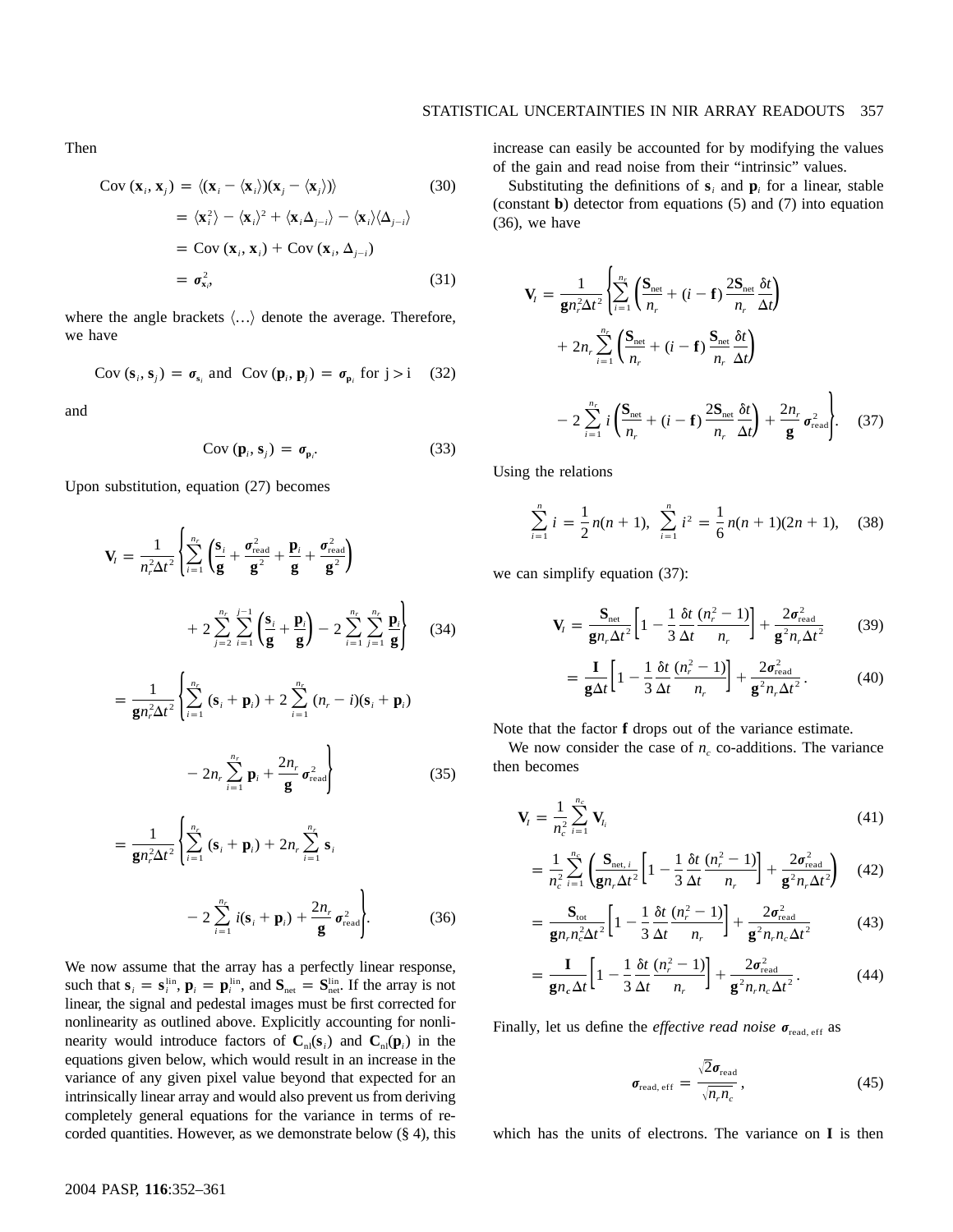given by

$$
\mathbf{V}_{I} = \frac{\mathbf{I}}{\mathbf{g}n_{c}\Delta t} \left[ 1 - \frac{1}{3} \frac{\delta t}{\Delta t} \frac{(n_{r}^{2} - 1)}{n_{r}} \right] + \frac{\sigma_{\text{read, eff}}^{2}}{\mathbf{g}^{2} \Delta t^{2}}.
$$
 (46)

Systematic effects produce additional terms in the equations for the variances. If these effects are present but not accounted for (as in our analysis), they will manifest themselves as an increased (i.e., larger than intrinsic) or perhaps variable "read noise" (see § 4).

# **3. CONTINUOUS SAMPLING TECHNIQUE**

#### **3.1. Ideal Detector**

The notation given in § 2 can also be used to estimate the pixel variances of an ideal detector read out with the "continuous sampling" (also known as the line-fitting or "up the ramp") technique (Chapman et al. 1990; Finger et al. 2000). In this technique, the array is read out repeatedly during the entire exposure. The count values from the readouts are then fitted with a straight line, and the slope gives the estimated source flux **I** (in DN s<sup>-1</sup>). For *n<sub>r</sub>* reads, each of duration  $\delta t$  during an exposure of  $\Delta t$ , the slope can be written as follows (Bevington 1969):

$$
\mathbf{I} = \frac{n_r \sum_{i=1}^{n_r} \mathbf{t}_i \mathbf{s}_i - \sum_{i=1}^{n_r} \mathbf{t}_i \sum_{i=1}^{n_r} \mathbf{s}_i}{n_r \sum_{i=1}^{n_r} \mathbf{t}_i^2 - (\sum_{i=1}^{n_r} \mathbf{t}_i)^2},
$$
(47)

where  $\mathbf{t}_i$  is the time of the *i*th readout, and  $\mathbf{s}_i$  is the count value recorded during this readout. This equation assumes that all readouts are given equal weight in the fitting process. If the readouts are equally spaced in time,  $\mathbf{t}_i = (i - \mathbf{f})\delta t$ ,  $\Delta t =$  $(n_r - 1)\delta t$ , and the above equation can be simplified to yield

$$
\mathbf{I} = \frac{\sum_{i=1}^{n_r} \mathbf{s}_i [i - (n_r + 1)/2]}{\alpha}, \qquad (48)
$$

where  $\alpha = n_r(n_r + 1)\Delta t/12$ . (We refer the reader to the report by Sparks [1998] for the case in which the readouts are not equally spaced in time.) For a perfectly linear detector exposed to a source with constant flux, the values recorded at the end of each individual read are given by

$$
\mathbf{s}_i = \mathbf{It}_i = (i - \mathbf{f})\mathbf{I}\delta t. \tag{49}
$$

# **3.2. Nonlinearity Corrections**

Nonlinearity corrections are fairly straightforward to implement in this readout technique. Again, we assume that the bias level is constant, the bias and dark current have been subtracted, and systematic effects have been accounted for before the nonlinearity corrections are applied. Equation (49) yields the first estimate of the signal values  $s_i^{(1)}$  for each read. The nonlinearitycorrected signal values can then be estimated in a manner similar to that for Fowler sampling:

$$
\mathbf{s}_{i}^{(2)} = \mathbf{s}_{i}^{(1)} \mathbf{C}_{nl}(\mathbf{s}_{i}^{(1)}).
$$
 (50)

Once the signal values for all *i* readouts have been corrected, the corrected slope can be redetermined from equation (48). The procedure can then be repeated to yield more accurate values of  $s_i$  and  $I$ , until a suitable convergence criterion is reached.

#### **3.3. Variances**

From equation (48) the variance in the slope recorded by a linear array can be calculated in a manner similar to that used to determine the uncertainties in the MCDS estimate of I:

$$
\mathbf{V}_{I} = \sum_{i=1}^{n_{r}} \sigma_{s_{i}}^{2} \left(\frac{\partial \mathbf{I}}{\partial \mathbf{s}_{i}}\right)^{2} + 2 \sum_{j=2}^{n_{r}} \sum_{i < j} \text{Cov }(\mathbf{s}_{i}, \mathbf{s}_{j}) \left(\frac{\partial \mathbf{I}}{\partial \mathbf{s}_{j}}\right) \left(\frac{\partial \mathbf{I}}{\partial \mathbf{s}_{j}}\right)
$$
(51)  

$$
= \sum_{i=1}^{n_{r}} \left(\frac{\mathbf{s}_{i}}{\mathbf{g}} + \frac{\sigma_{\text{read}}^{2}}{\mathbf{g}^{2}}\right) \left[\frac{i - \frac{1}{2}(n_{r} + 1)}{\alpha}\right]^{2}
$$

$$
+ 2 \sum_{j=2}^{n_{r}} \sum_{i=1}^{j-1} \frac{\mathbf{s}_{i}}{\mathbf{g}} \left[\frac{i - \frac{1}{2}(n_{r} + 1)}{\alpha}\right] \left[\frac{j - \frac{1}{2}(n_{r} + 1)}{\alpha}\right].
$$
(52)

Using the definition of  $s_i$ , above (eq. [49]), along with the relations given in equation (38) and the additional definitions

$$
\sum_{i=1}^{n} i^{3} = \frac{n^{2}(n+1)^{2}}{4},
$$
\n
$$
\sum_{i=1}^{n} i^{4} = \frac{n}{30}(n+1)(2n+1)(3n^{2}+3n-1),
$$
\n(53)

we find

$$
\mathbf{V}_{I} = \frac{\mathbf{I}\delta t}{\mathbf{g}} \frac{n_{r}(n_{r}^{4} - 1)}{120\alpha^{2}} + \frac{\sigma_{\text{read}}^{2}}{\mathbf{g}^{2}} \frac{n_{r}(n_{r}^{2} - 1)}{12\sigma^{2}}
$$
(54)

$$
= \frac{6}{5} \frac{I}{g n_r \Delta t} \left( \frac{n_r^2 + 1}{n_r + 1} \right) + \frac{12 \sigma_{\text{read}}^2}{g^2 n_r \Delta t^2} \left( \frac{n_r - 1}{n_r + 1} \right) \tag{55}
$$

$$
= \frac{6}{5} \frac{I}{g n_r \Delta t} \left( \frac{n_r^2 + 1}{n_r + 1} \right) + \frac{6 \sigma_{\text{read, eff}}^2}{g^2 \Delta t^2} \left( \frac{n_r - 1}{n_r + 1} \right), \tag{56}
$$

where we have used the definition of the effective read noise given earlier (eq. [45]). These equations are identical to that given by Garnett & Forrest (1993) once the different definitions of the exposure time are taken into account. However, they are substantially different from that derived by Chapman et al.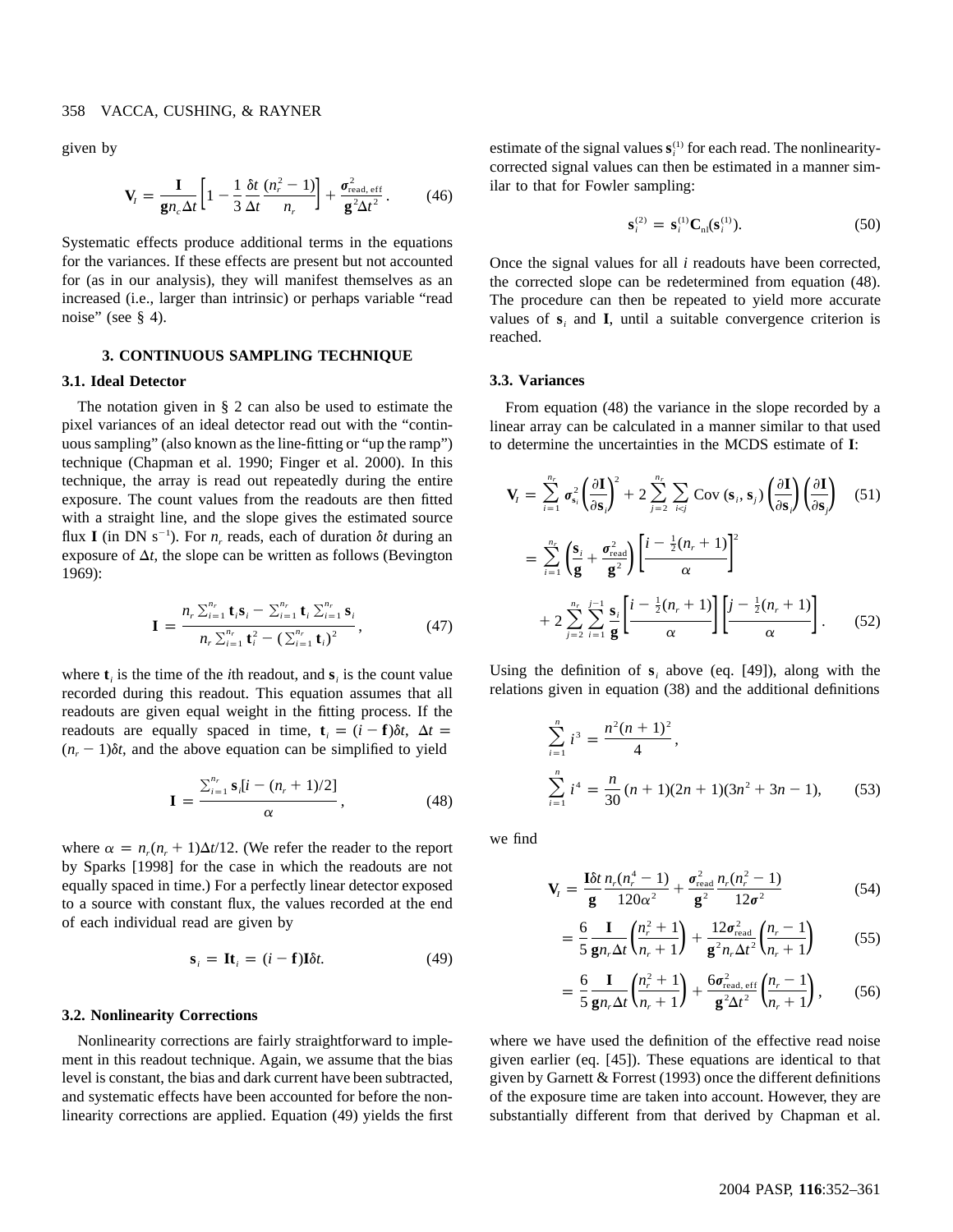(1990), who did not account for the correlation of the individual readouts in their analysis.

### **4. VERIFICATION AND APPLICATION**

To verify that the relation between observed count rate and variance predicted by equation (44) for the MCDS technique yields realistic estimates of the variances, we obtained a series of flat-field exposures with the SpeX instrument (whose array is read out using Fowler sampling) in the SXD mode (Rayner et al. 2003). (Unfortunately, because we lacked easy access to an array that is read out with the continuous readout technique, we were unable to obtain similar data to verify the procedures and equations given in § 3.) Details about the readout procedures and electronics for SpeX can be found in Rayner et al. (2003) and references therein. Because SpeX is a cross-dispersed spectrograph, the flat fields exhibit a large range in observed count values, which makes them ideal for our purposes. Two series of exposures were taken, with  $\Delta t = 17$  s,  $\delta t = 0.51$  s, and successive  $n_r$  values of 1, 4, 8, 16, 32, 1 and 32, 16, 8, 4, 1, 32. In all cases,  $n_e = 1$ . For each  $n_r$ , 19 flatfield exposures were obtained, from which a mean count rate and a standard deviation were computed at each pixel. Nonlinearity corrections were then applied to the individual frames, and the means and standard deviations were recomputed at each pixel.

For plotting purposes only, we then computed for each  $n_r$ the array-averaged mean values and standard deviations of the variances V<sub>I</sub> within bins of the observed count values  $S_{\text{tot}}/n_r$ that were 50 DN wide. In Figure 3*a*, the mean variances are plotted versus the mean count values for one of the  $n_r = 1$ sets of flats. The results from the original data are shown, as well as those obtained after applying linearity corrections. The same plot for one of the  $n_r = 32$  sets of flats is shown in Figure 3*b*. As can be seen from these figures, a linear trend of the variances of the nonlinearity-corrected data with the observed counts, like that predicted by equation (44), provides a very good representation of the results.

Equation (44) was then fitted to the actual (i.e., unbinned) flat-field data with a least-squares procedure in which all data points were equally weighted, to determine the array-averaged gain *g* and read noise  $\sigma_{\text{read}}$  for each *n<sub>r</sub>* value. We included only those pixels with values between  $0 < S_{\text{tot}}/n_r < 4000 \text{ DN in our}$ analysis. Given the exposure parameters for the flat fields, this range of values represents most of the usable well for the SpeX array. SpeX documentation strongly advises users to keep values of  $S_{\text{tot}}/n_r$  below 4000 for all observations. Because the nonlinearity corrections depend on  $n_r$ , the corrections for the  $n_r = 1$  data sets are less than ∼5%, while the nonlinearity corrections for the  $n_r = 32$  data sets are less than about 15% over this range. (These estimates have been derived from the SpeX nonlinearity curve and simulations we have performed with SpeX flat-field images.) The best fits are shown as solid lines in Figures 3*a* and 3*b*. Since most of the data points have values below 1500 DN, the fits are heavily biased to these lower values. (The distribution of  $S_{tot}/n_r$  values in the flat fields are shown at the top of the two plots.)

The gain and read noise values resulting from the fits are shown in Figure 4, plotted as a function of the number of reads. The values for the gain (Fig. 4*a*) were found to be reasonably consistent with one another, with a mean of 12.1  $e^-$  DN<sup>-1</sup>, although there is some indication of a slight decrease in *g* as  $n_r$  increases. We note that the smallest gain values were derived from the first images in both series of exposures, which were taken after the instrument and detector had been sitting idle for a long period. As seen in Figure 4*b*, however, there is a clear correlation between  $\sigma_{\text{read}}$  and  $n_r$ . The variation in  $\sigma_{\text{read}}$  with  $n_r$  is well described by a power law with an index of 0.16:

$$
\sigma_{\text{read}} \approx 36n_r^{0.16}.\tag{57}
$$

This relation implies that the effective read noise ( $\sigma_{\rm read, eff}$ , eq. [45]) does not decrease as the square root of the number of reads, as might be expected for a constant  $\sigma_{\text{read}}$ , but rather decreases at a much slower rate, as  $n_r^{-0.34}$ . This is demonstrated in Figure 5, where we plot the effective read noise determined from the flat-field data and the best-fitting power law.

An alternative description of the variation of the effective read noise with the number of reads is the following:

$$
\sigma_{\text{read, eff}} = A n_r^{-0.5} + \text{constant},\tag{58}
$$

where *A* is a constant proportional to the read noise  $\sigma_{\text{read}}$ . In this formulation, the read noise  $\sigma_{\text{read}}$  does have a constant value, and the effective read noise does decrease as  $n_r^{-0.5}$ , but there is an additional constant noise source that results in an additive offset. A fit of this form to the SpeX data is also shown in Figure 5, where it can be seen that it also provides an acceptable representation of the data.

The variation of the effective read noise with  $n<sub>r</sub>$  determined from the SpeX data appears remarkably similar to that presented in Fig. 1 of Garnett & Forrest (1993). Although these authors claim that the effective read noise decreases as  $n_r^{-0.5}$ , close inspection of their figure reveals that a power law with  $n_r^{-0.5}$  cannot reproduce the data points without an additive constant offset (eq. [58]). A power law with a smaller index of about  $-0.4$  would probably also fit their data well.

As mentioned in § 2, variation in the read noise with  $n_r$  is a sign that systematic effects in the behavior of the array or the readout procedure are present but not accounted for in our analysis. Although there are several possible candidates for such an overlooked systematic effect (see § 2), the exact cause for the observed variation of the read noise with the number of reads is uncertain at present. The variation is probably not a result of the nonlinearity corrections, as the fits are biased to a range of data values for which the nonlinearity corrections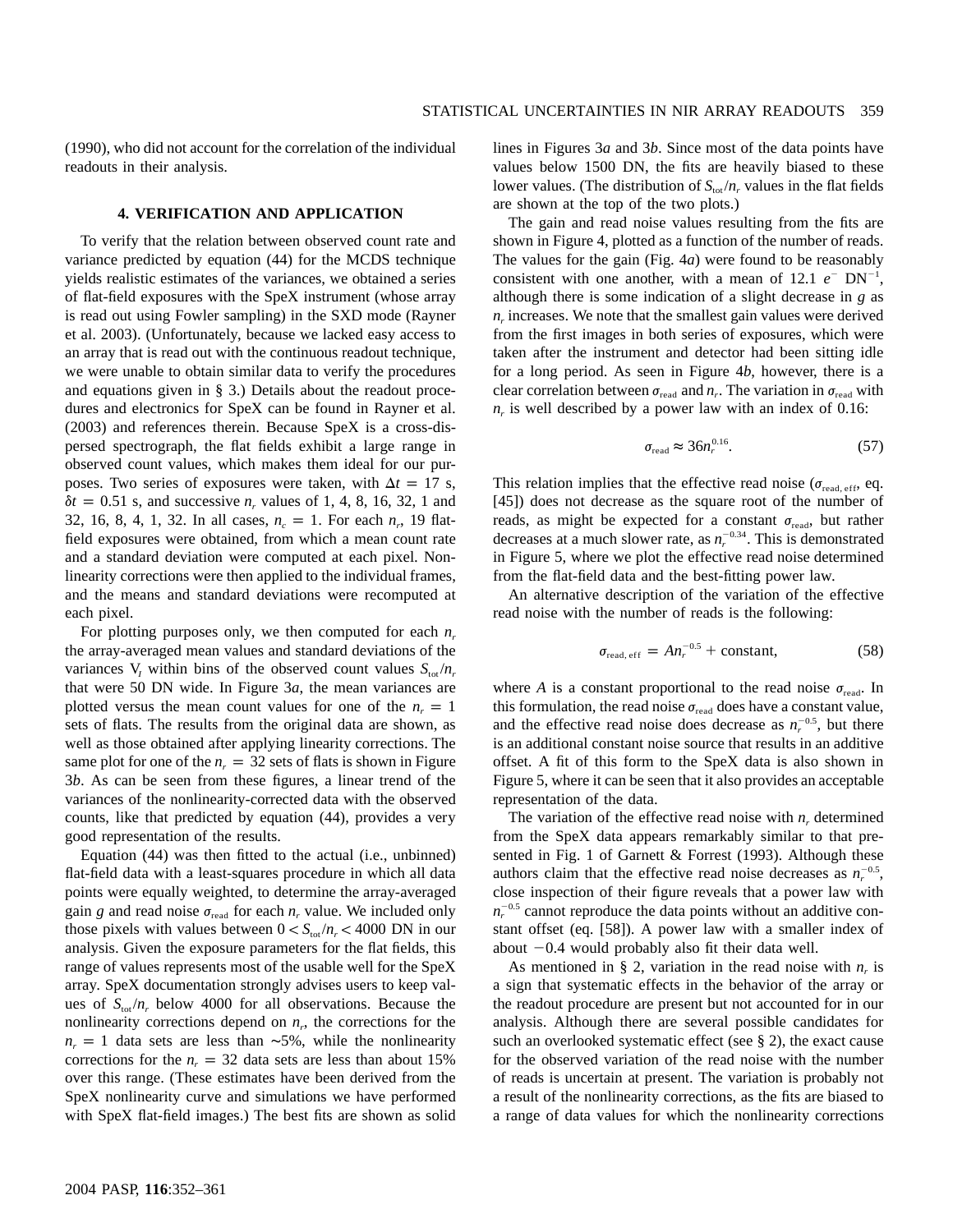

Fig. 3.—Measured mean variances and standard deviations as a function of count value for two sets of flat-field data  $n_r = 1$  *(left)* and  $n_r = 32$  *(right)*. The values have been computed in bins 50 DN wide. The open points are the original values, while the solid points represent the values measured after making nonlinearity corrections to the individual frames (see text). The solid line represents a fit of eq. (47) to the nonlinearity-corrected data points. Since most of the data have count values below 1500 DN, the fit is heavily biased to match the variances in this range. The histogram of data values is shown at the top of both plots.

are negligible. Furthermore, variations in the read noise with the number of reads have been observed before by others. For example, Finger et al. (2000) have suggested that the deviation from  $n_r^{-0.5}$  in the effective read noise measurements of the Aladdin array installed in the ISAAC instrument at the VLT is due to additional Poisson noise from multiplexer glow and dark current. As the dark current is implicitly included in our formulation for the variance, increased dark current in the SpeX array is probably not the source of the additional noise. Furthermore, it is straightforward to include an additional source term in equations (5)–(9) to represent amplifier glow, which is present only during the readouts. This term leads to an additional noise term in the expression for the variance that increases as  $n_r$ , which is significantly larger than the variation we observe.

However, additional noise might result from the slight heating of the array due to the numerous reads. In order to reduce residual image effects, the SpeX array is read out at 1 Hz when not integrating (Rayner et al. 2003). The act of reading out the array dissipates 20 mW. An exposure consists of an initial set of reads of the pedestal (heating), followed by a period of almost no power dissipation during the actual integration (cooling), terminated by another set of reads of the signal (heating). Although the array mount temperature is controlled to  $\pm 0.01$  K, power is dissipated locally in the array, so heating effects due to the readout might possibly cause much larger temperature variations across the array. Changes in temperature (or the resulting instabilities in the readout process) as a function of the number of reads would lead to a variation in the dark current rate and/ or the bias level during the readouts and therefore might explain the observed variation in read noise (see, e.g., Böker et al. 2001). This may well be a common phenomenon in many readout techniques for NIR arrays.

Because we have not explicitly included these systematic effects, or the corrections for nonlinearity, in our equations, we should point out that the gain and read noise derived from our fits are not necessarily the "true," or intrinsic, values for the array. The nonlinearity corrections of the individual images, for example, increase the variance of any given pixel value above that expected for the same pixel value recorded on an intrinsically linear array. Therefore, the estimated gain and read noise values determined from the fits will generally be smaller and larger, respectively, than the intrinsic values for the array. As far as data reduction is concerned, however, this does not pose a problem, as long as all images subject to the same systematic effects are reduced with the same parameter values. For example, the *Spextool* software first corrects each individual image for nonlinearity before generating a variance image or proceeding with any reduction steps (see Cushing et al. 2003). The increased variances due to the nonlinearity corrections are then correctly accounted for by adopting the gain and read noise values derived from our linear fits. Hence, these